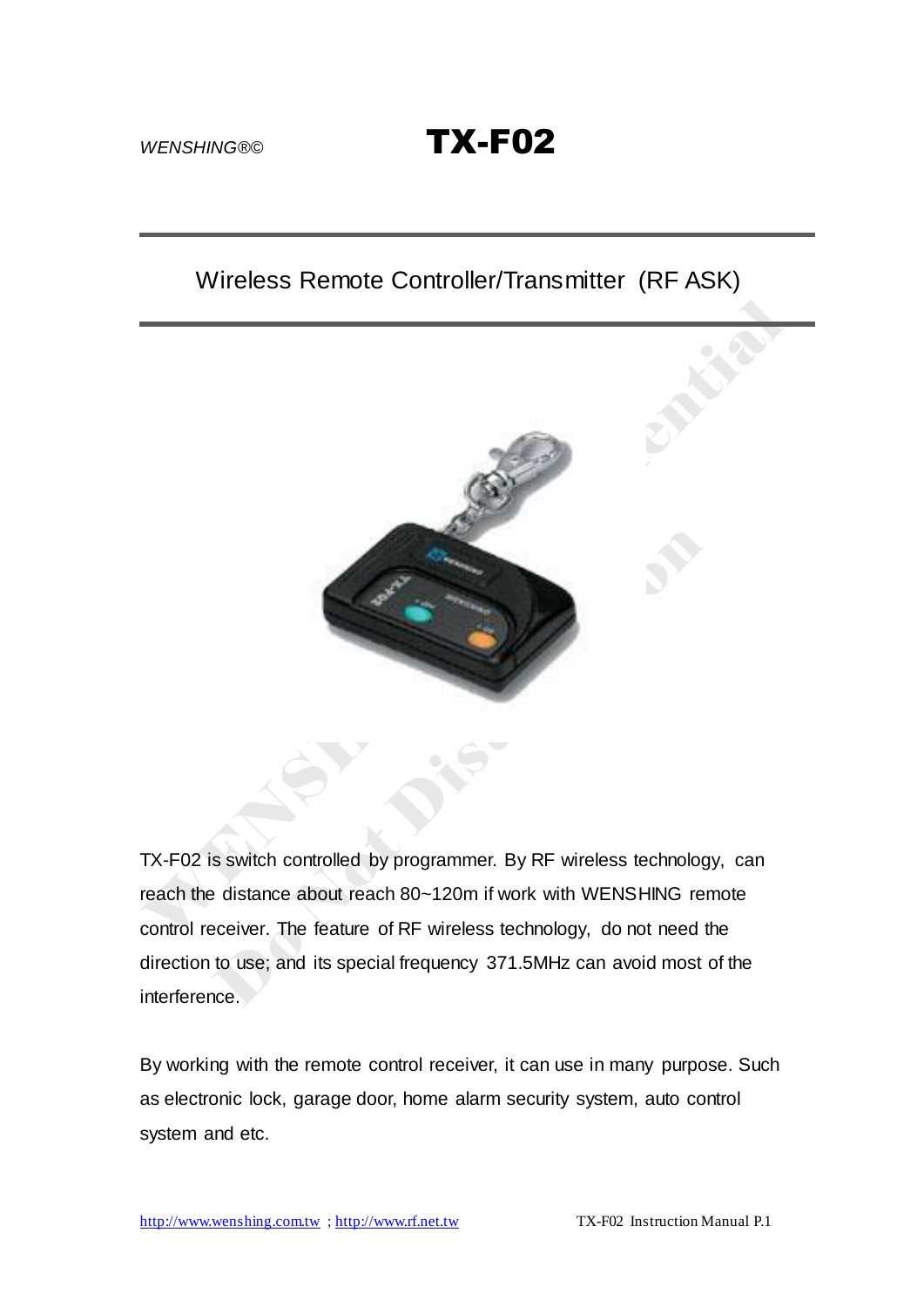## **Content**

**CONTRACTOR**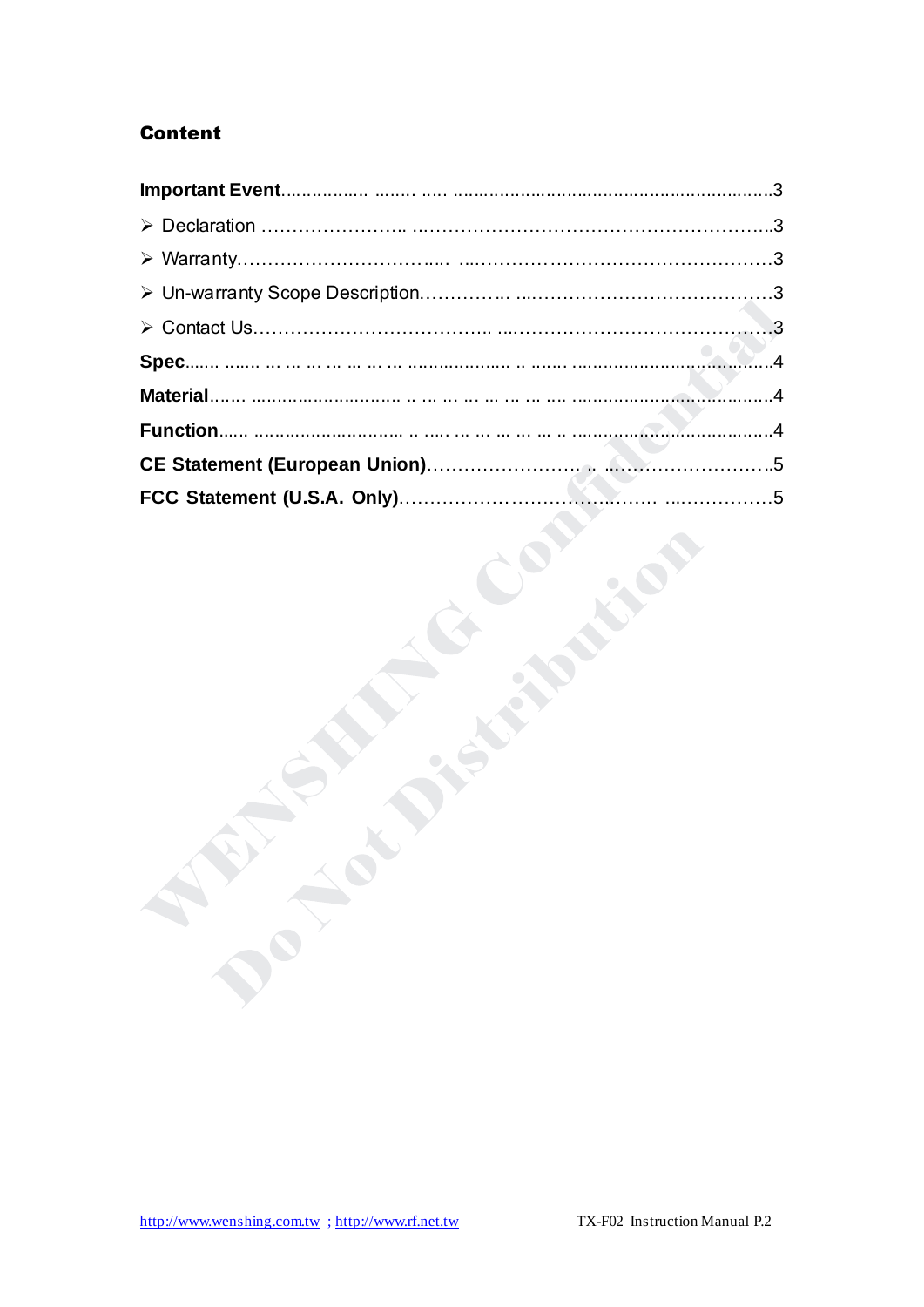## Important Event

- This product is in general use for the equipment on the premise of the development, design, manufacture. Do not use that require high security purposes, such as machinery or medical, aviation equipment, machinery and transport-related deaths are directly or indirectly related to the system.
- This product should be in this brochure by the instructions of the types and rated voltage power under the current proper use. If violation of this statement by the safety records of the supply operation, I am afraid our company cannot afford any of the responsibility.
- Do not self-decomposition, alteration, repair of the products also will cause fire, electric shock, fault, and dangerous. In addition, their decomposition, alteration, repair the product, failure is not within the scope of warranty.
- The products are not waterproof, so please do not use and touch water. Take off and on also please note. Rain, spray, drinks, steam, sweat may be a failure.
- Use of this product, please be sure to use according to the statement recorded by the use of methods to operate. Please do not violate particular attention to the matter reminded to use.
- Please respect this statement recorded by the note. When consumers in contravention of this statement recorded note of the operation, I am afraid our company could not shoulder any responsibility.
- Products are defective, the Company will be responsible for free to amend the flaws, or to the same flawless product or its equivalent products in exchange. However, the Company does not assume based on the requirements of the flaw and loss responsibility.
- The Company reserves the right to retain without notice to users of the cases, the product of hardware / software (version upgrade) is with the right to edit.

#### Declaration

This product provides different frequency for user selection to meet different telecommunication regulation and FCC/CE on different countries.

## **Warranty**

The warranty time is within one year from purchased date. The warranty scope are used in normal situation and none vandalism. (Some function harmful out of warranty scope and Vandalism are Un-warranty).

#### Un-warranty Scope Description

- Because the natural disaster, accident or human factor to cause the bad damage.
- Violate the product instruction manual to cause the damage of the products.
- The improper assemble causes damage.
- The products used the unsanctioned accessory to cause damaged.
- Overstep the allowed used environment to cause the products damaged.

## Contact Us

WENSHING ELECTRONICS CO., LTD. No.82, Chong De St. 11054 Shin Yi Dist, Taipei, Taiwan Tel: +886-2-27353055 Fax: +886-2-27328813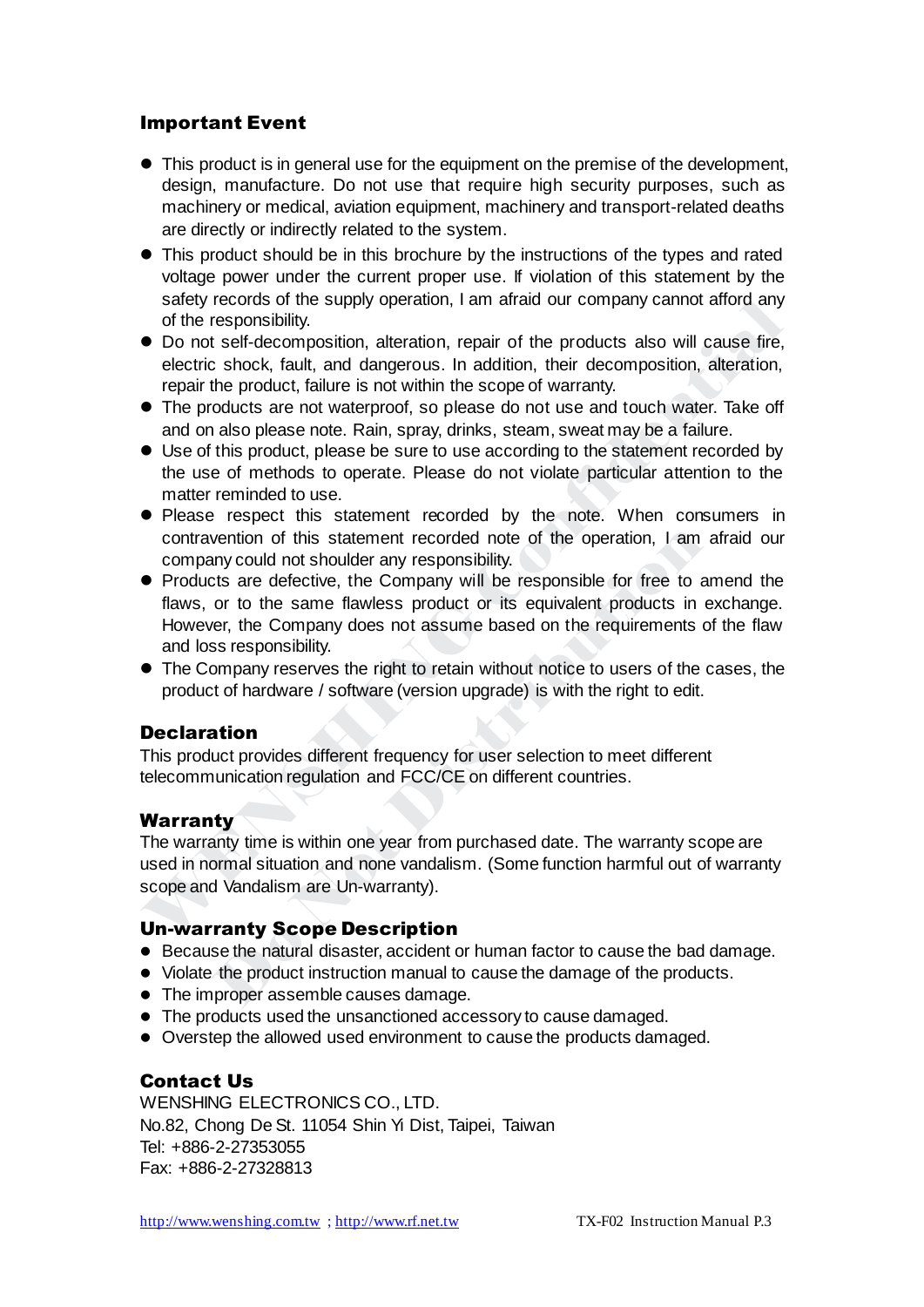## Spec

- Frequency range: 371.5MHz
- Channel spacing: ±250KHz

## Material

| <b>Material</b> |                      |              |  |
|-----------------|----------------------|--------------|--|
| <b>Material</b> | <b>Specification</b> | Color        |  |
| Casing          | <b>ABS</b>           | <b>Black</b> |  |
| <b>Button</b>   | $\overline{2}$       | Orange       |  |
| <b>Battery</b>  | DC 12V, 23A          |              |  |
| <b>Size</b>     | 60*40*12mm           |              |  |

## Function

A ROA

Push the button "ON", it will be opened.

Push the button "OFF", it will be closed.